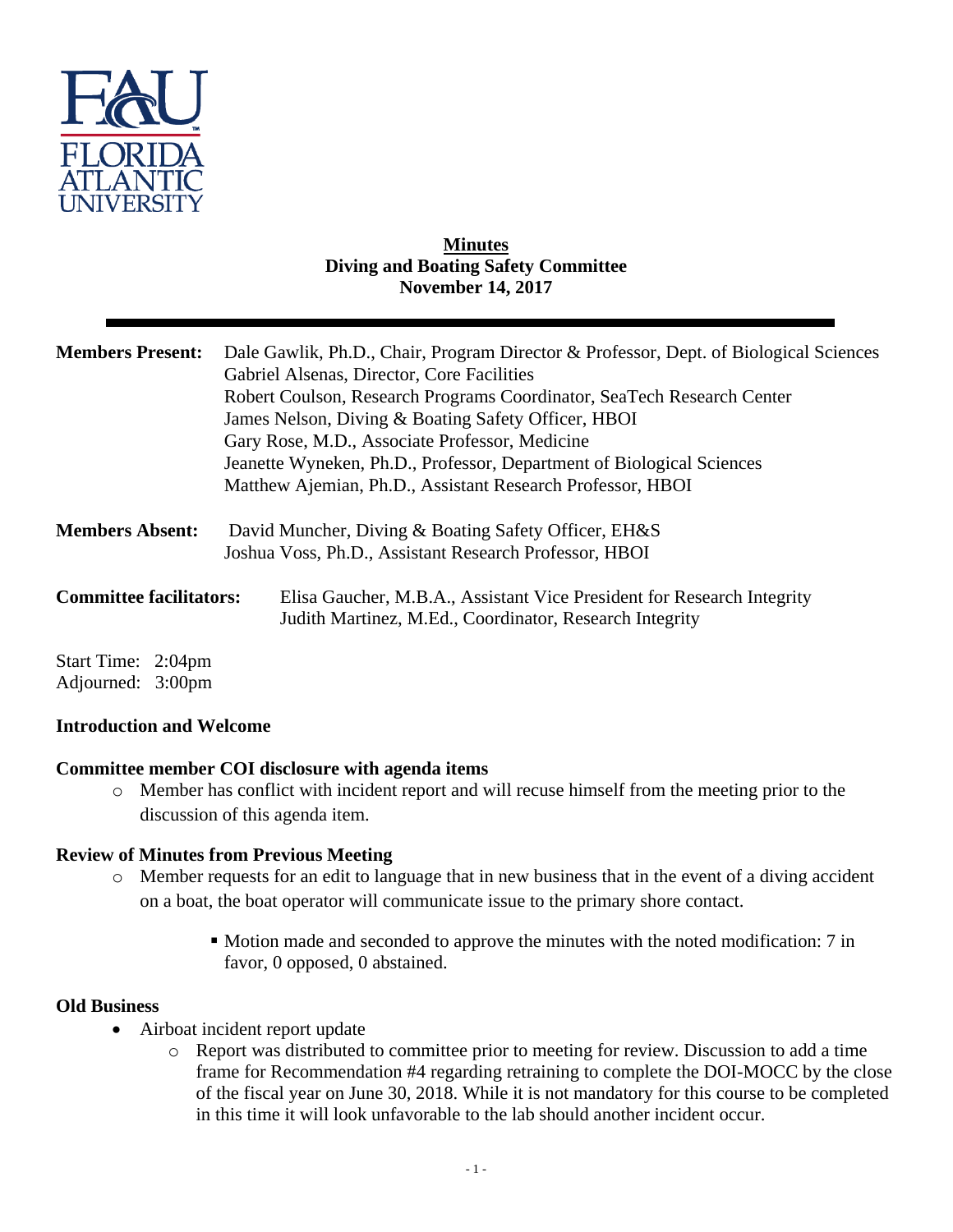- Motion made and seconded to accept the report with the noted amendment. 6 in favor, 0 opposed, 1 abstained.
- Float plan monitoring updates
	- o Members have made progress using Frevvo/Amazon Cloud but there are troubleshooting issues. Once this has been worked out and a preliminary setup is developed, it will be brought to the committee for review and evaluation of the data being captured.
	- o Float plan to be reviewed/modified by Boating Subcommittee before incorporating into database to remove redundancy, determine data points etc. Ideally the form will be able to populate previously entered details such as specific boats, locations, etc.
	- o Committee to look at the 2016 Annual Report and evaluate whether any additional information needs to be included in the 2017 report.
	- o Boating subcommittee to create general template of bare minimum necessary for safety SOP including details of who shore contact should be and what training they should have.
- DOI-MOCC Southern Campuses & DBSO Updated (Tabled)
- Airboat Operator Training & Instructor Certification Updates
	- o Discussion for the need to look at cost of sending instructors for training to stay proficient, how many airboat operators are at FAU and whether it's more cost-effective to send them out for training rather than providing training in-house.

## **New Business**

- Guidance Memo (liability waiver, volunteer categories)
	- o Memorandum has been drafted to incorporate clarifications discussed by the DBSC to be disseminated to the diving and boating community. Request was made for the guidance document to be reviewed by Deputy Counsel and Risk Manager before distribution
	- o Discussion regarding the use of the word "curriculum" and the need to refer to prior approved language
	- o Refer Institutional Liability waiver document for legal review and modification

# **Subcommittee Updates (Boating)**

- Boating Subcommittee Updates
	- o At the time of the diving and boating safety committee meeting, the boating subcommittee had not met and could provide no updates.

# **Other Business**

- DBSC oversight of snorkeling operations (Tabled from October meeting)
	- o There is no AAUS requirement to report snorkeling oversight. HBOI DBSO outlined current procedures for providing oversight of snorkeling: the snorkeler answers applicable questions on existing dive plan form and submits to DBSO who then reviews it verifying that someone on the team has CPR training.
	- o Diving subcommittee is charged with evaluating snorkeling plan and oversight guidelines. Discuss merits of monitoring and how to address the process.

## **Action Items**

- Boating Subcommittee
	- o Review float plan before incorporating into cloud-based system